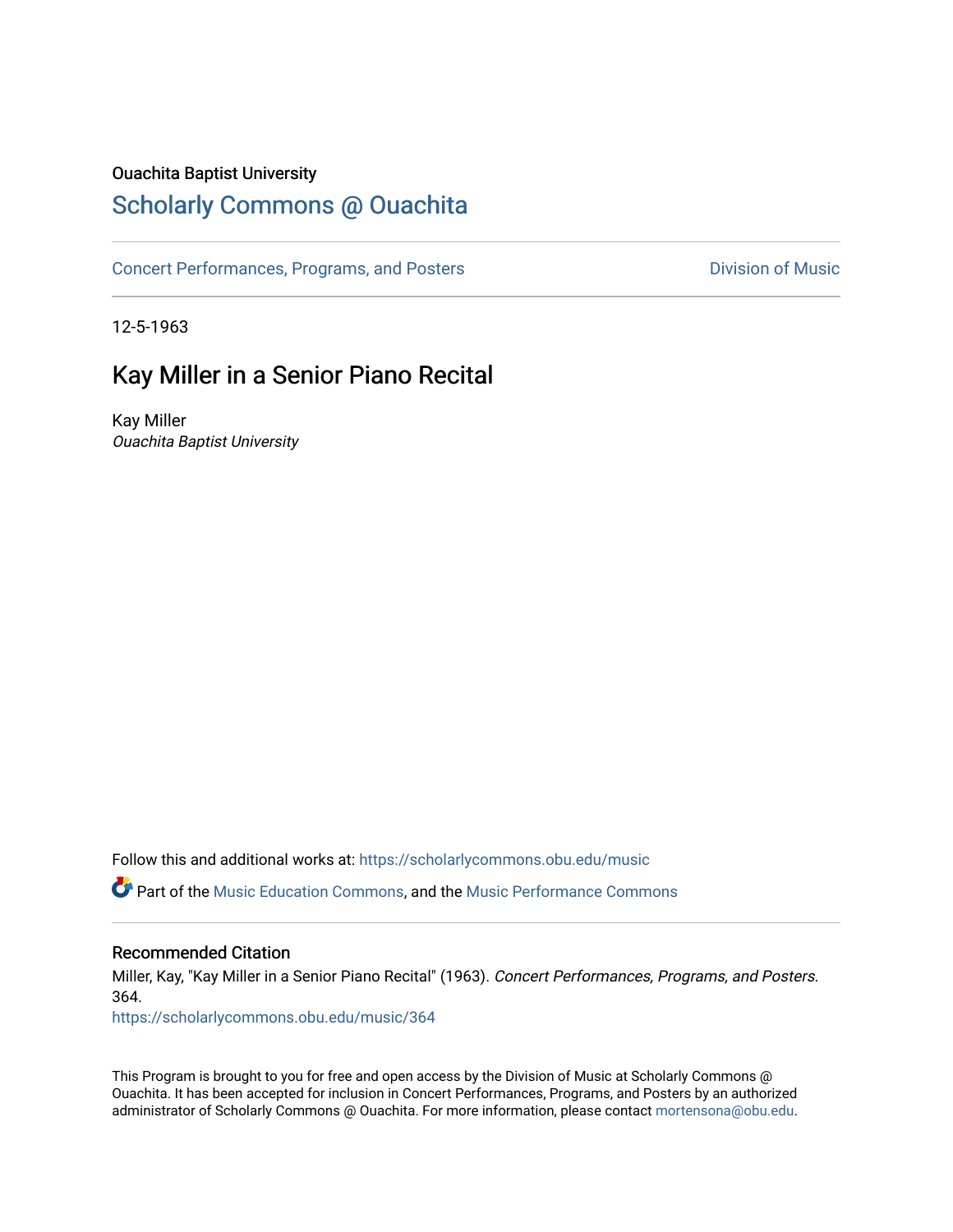Division of Fine Arts

# *<u>Ouachita Baptist College</u>*

presents

## **1Sap** ~iller

pupil of Evelyn Bowden

in

Senior Piano Recital

Mitchell Hall Auditorium

December 5, 1963 8 p.m.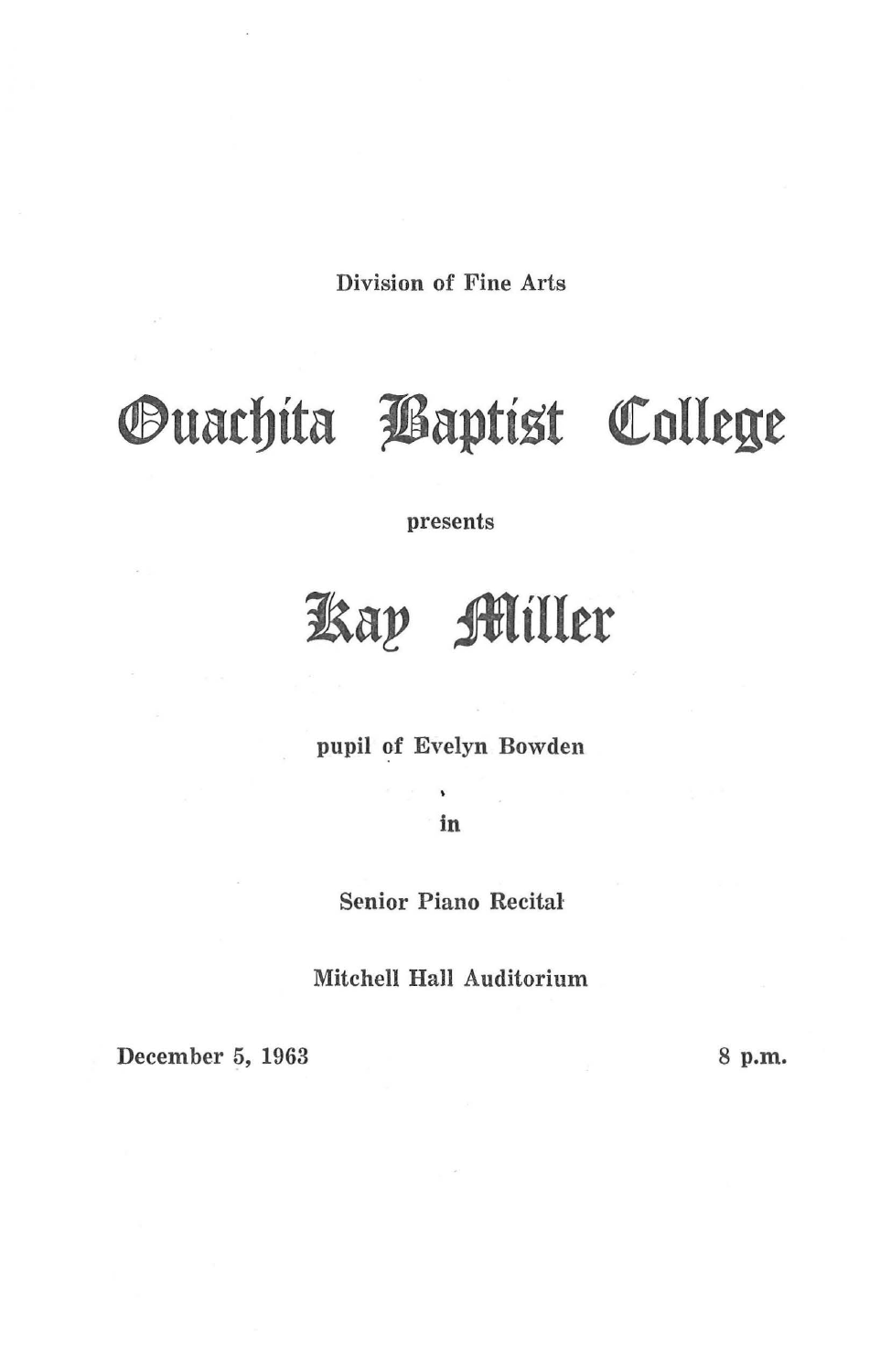## AULO

Capriccio in B Flat Major ------------------------------- J. S. Bach

#### (On the Departure to Distant Climes of his Dearly Beloved Brother)

Adagio-This describes the affectionate attempt of his friend to deter him from embarking on his journey.

Andante-This is a description of the misfortunes which could befall his friend in a sojourn in distant climes.

Adagiosissimo-This is a mutual lamentation of both friends.

Un poco largo-At this point the friends bid each other farewell, since they see that the departure cannot be avoided.

Adagio poco-Aria of the Postilion.

Allegro-Fugue in imitation of the Postilion's horn-call.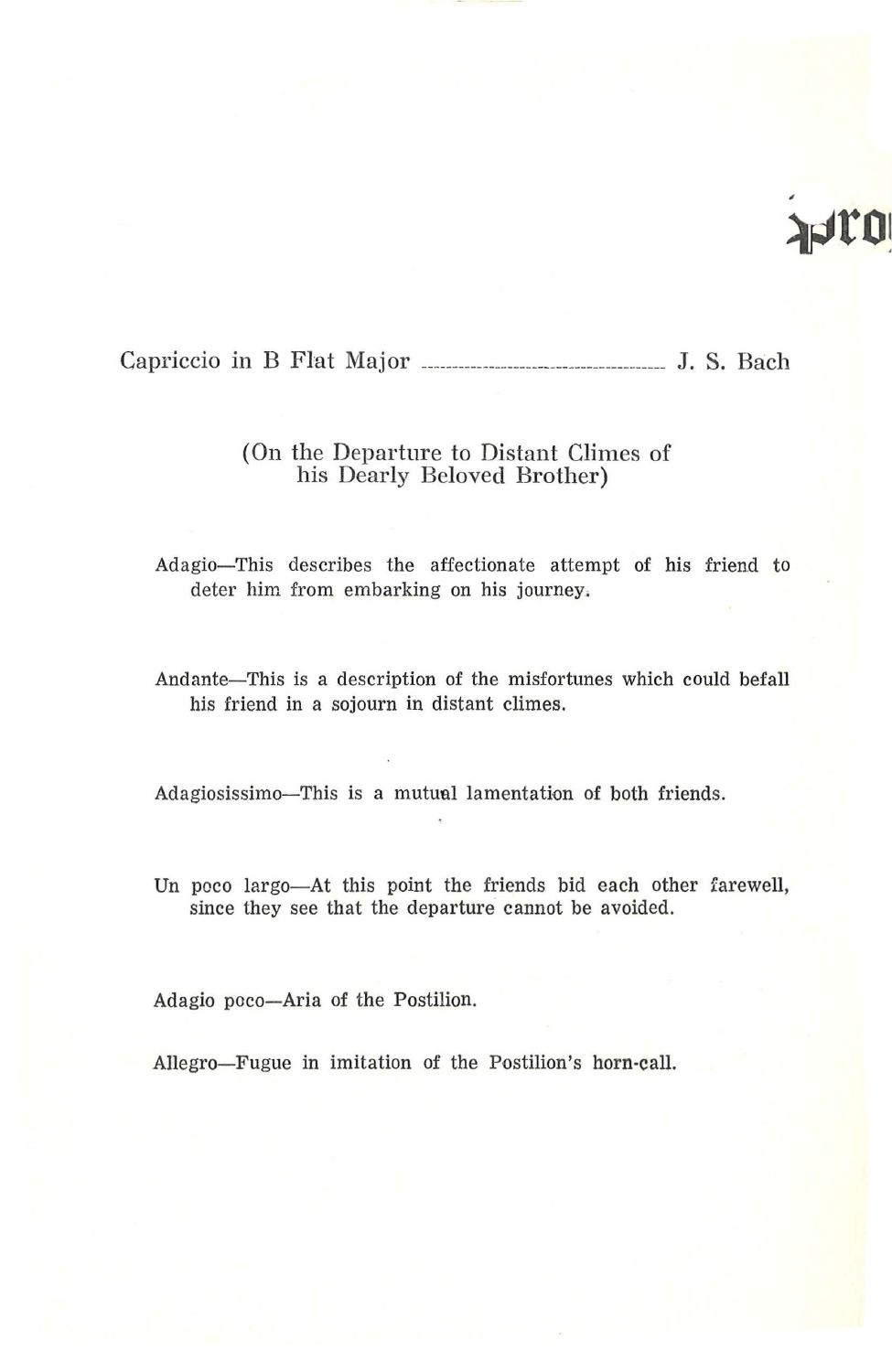# TTALIT

Fantasia (K. 4 75) ------------------------------------------------ W. A. Mozart

(Edvard Greig's accompaniment for a second piano played by Miss Bowden).

Romance, Op. 28, No. 2 ------------------------------- Robert Schumann

Capriccio, Op. 116, No. 7 \_\_\_\_\_\_\_\_\_\_\_\_\_\_\_\_\_\_\_\_\_\_ Johannes Brahms

 $\alpha$  ,  $\alpha$  ,  $\alpha$ 

 $\alpha$  .

Three Preludes from Book I ---------------------------- Claude Debussy

 $\mathbf{Y}$  and  $\mathbf{Y}$  are  $\mathbf{X}$ 

The Interrupted Serenade Dancers of Delphi Minstrels